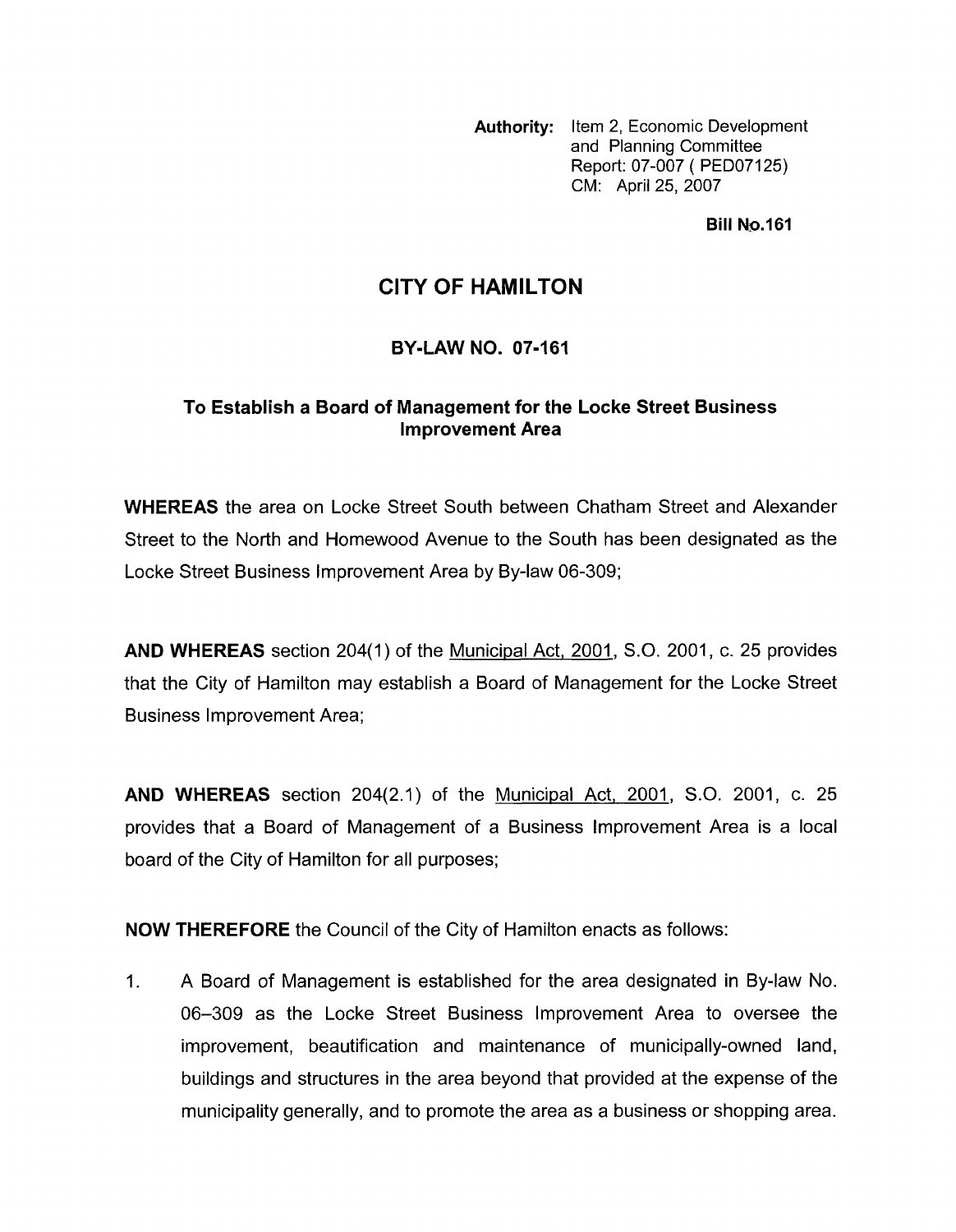- 2. The Board of Management established under section 1 of this By-law consists of:
	- (a) the Ward 1 Councillor appointed as a director directly by the Council of the City of Hamilton; and
	- (b) a minimum of 3 and a maximum of 20 directors selected by vote of the members of the Locke Street Business Improvement Area and then appointed by the Council of the City of Hamilton.
- 3. As soon as possible after its first directors are appointed by the Council of the City of Hamilton, the Board of Management:
	- (a) shall pass the procedure by-law governing the calling, place and proceedings of its meetings attached as Schedule A to this By-law, completing those portions which are marked as "to be completed"; and
	- (b) before passing the procedure by-law, shall give notice of its intention to do so to the members of the Locke Street Business Improvement Area.
- **4.** The Board of Management may pass procedure by-laws in addition to the procedure by-law passed in accordance with subsection 3(a), provided that any such additional procedure by-law does not interfere with or contradict the procedure by-law passed in accordance with subsection 3(a), this By-law or the *Municipal Act, 2001.*
- *5.* The notice under subsection 3(b) shall:
	- (a) be in writing;
	- (b) be hand-delivered or sent by prepaid mail addressed to each member no less than 15 days before the meeting;
	- (c) set out the date, time and place of meeting; and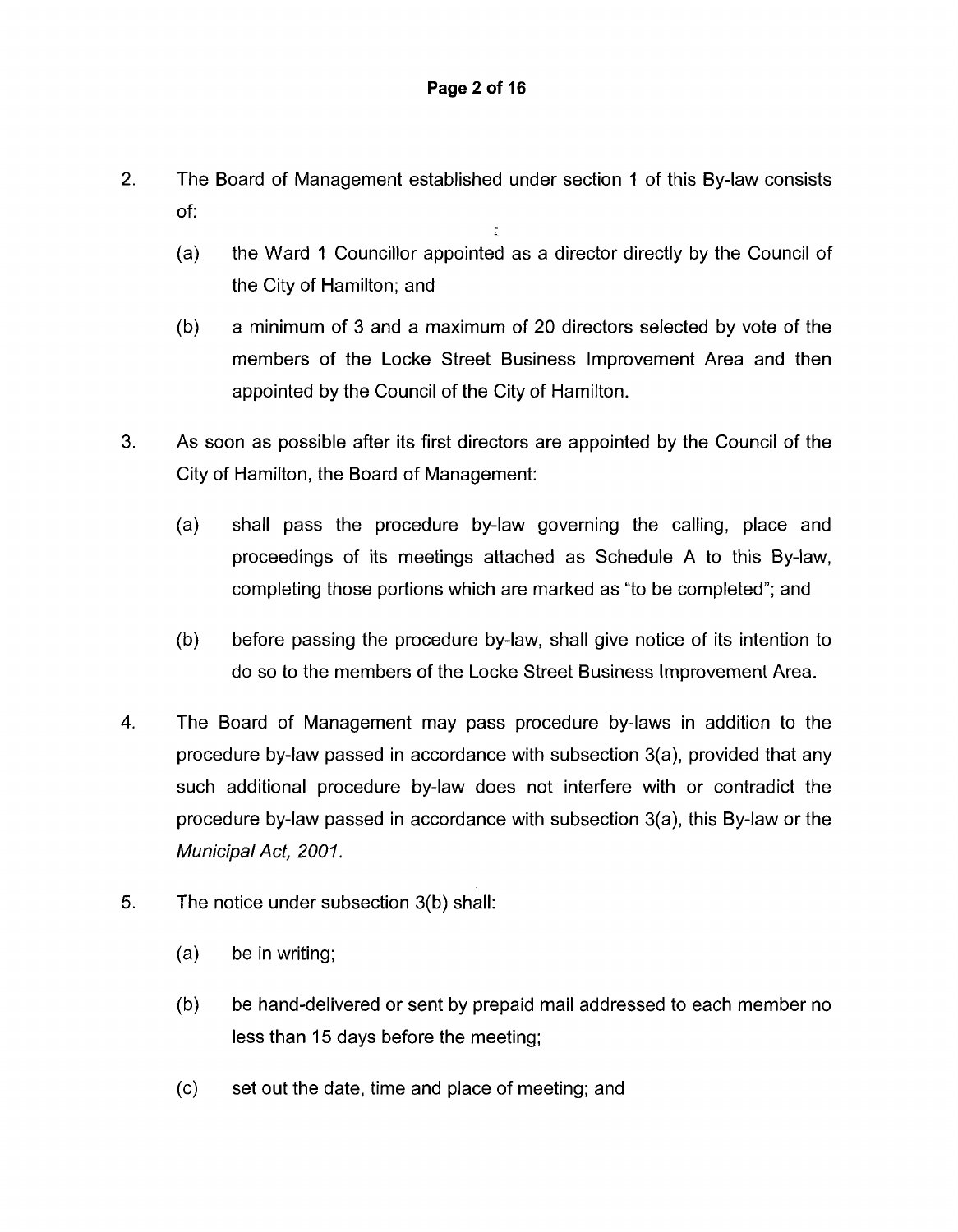- (d) include a statement of the intention to pass the procedure by-law and a copy of the procedure by-law as it appears in Schedule A.
- 6. The Board of Management shall keep proper minutes and records of every meeting of the Board of Management and shall forward true copies of the minutes and records to all directors of the Board of Management and to the Coordinator of Business Improvement Areas, Downtown Renewal Division, Planning and Economic Development Department.
- 7. The Board of Management shall adopt and maintain banking arrangements and accounting procedures acceptable to the Council of the City of Hamilton and shall submit such financial statements, in addition to those required under subsections 205(1) and 207(1) of the Municipal Act, 2001, as the Council of the City of Hamilton may require.
- 8. The fiscal year of the Board of Management shall be the calendar year.
- 9. The Board of Management shall prepare and submit to the Council of the City of Hamilton a proposed budget for each fiscal year on or before March 31 in each year and shall hold at least one meeting of the members of the Locke Street Business Improvement Area for discussion of the proposed budget before its submission to the Council of the City of Hamilton.
- 10. The Board of Management shall submit to the City of Hamilton's Auditor, for auditing, an annual report for the fiscal year on or before February 28 in each year and, after it has been audited, shall submit the annual report to Council of the City of Hamilton on or before September 30 in each year.
- 11. The Board of Management shall maintain at all times Commercial General Liability Insurance, written on IBC Form 2100 or its equivalent, including but not limited to bodily and personal injury liability, property damage, non-owned automobile liability and premises liability, having an inclusive limit of not less than Two Million Dollars (\$2,000,000) and endorsed to include the City of Hamilton as additional insured. Certificates of insurance originally signed by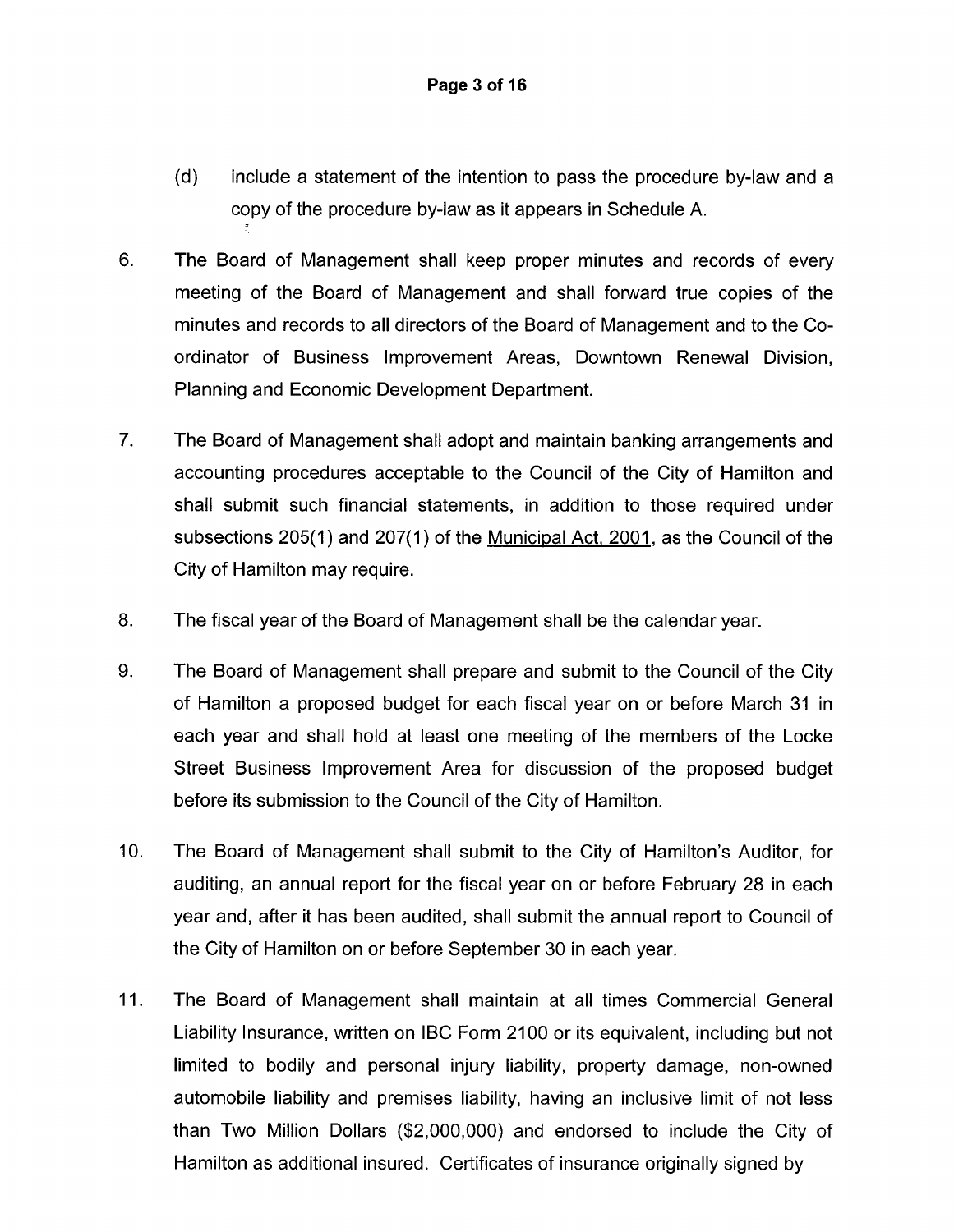### **Page 4 of** 16

authorized insurance representatives shall be provided to the City of Hamilton upon the City of Hamilton's request. Insurance certificates and policies shall contain a provision' that the insurer shall not cancel or materially change coverage as would affect the contract without providing the City of Hamilton at least 30 days prior written notice.

12. The Board of Management shall comply with all applicable provisions of the Municipal Act, 2001 including, but not limited to, those relating to Business Improvement Areas, Meetings, Records, Remuneration and Expenses and Financial Administration.

**PASSED and ENACTED** this 16th day of May, 2007.

 $\mathcal{A}^{\mathcal{A}}$ 

**Fred** Esenberger . Mayor

Aevin C. Christenson City **Clerk**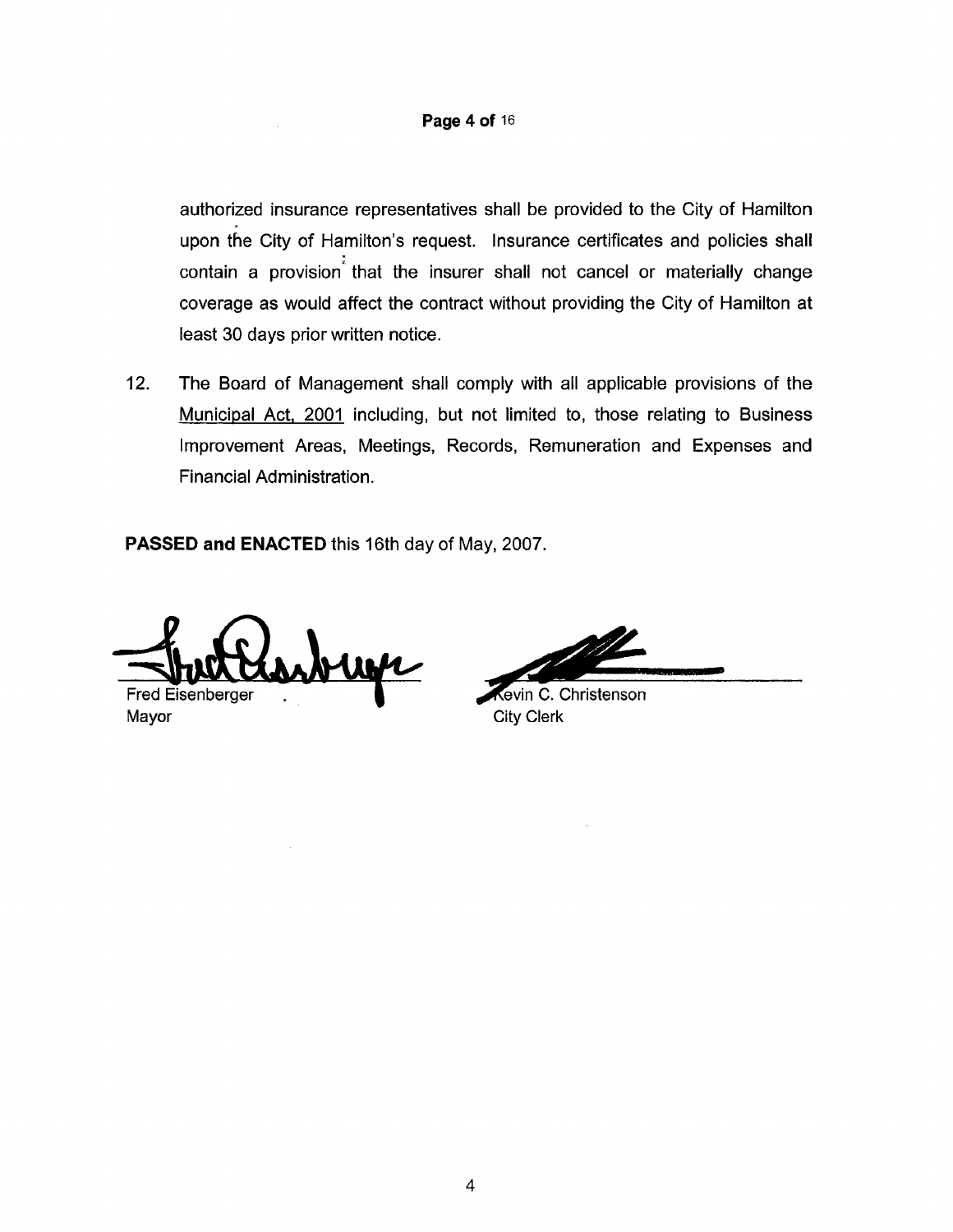## **Page 5 of 16**

## **SCHEDULE A**

## **PROCEDURE BY-LAW**

## **ARTICLE I**

#### **Interpretation**

In this By-law, unless the context requires otherwise:

 $\frac{1}{2}$ 

"City" means the City of Hamilton;

"corporation" means a body recognized as a separate legal entity in the Province of Ontario in accordance with federal or provincial legislation (for example, a business corporation incorporated under the *Business Corporations Act,* R.S.O. 1990, c. B. 16 or a non-profit corporation incorporated under the *Corporafions Act,* R.S.O., 1990, c. C. 38) and "corporate" has a corresponding meaning;

"Director" means an individual:

- a) selected by a vote of the members of the Business Improvement Area and then appointed by City Council to the Board of Management; or
- b) an individual, including but not limited to a member of Council, appointed directly by City Council to the Board of Management; and

"Member" means a person, including but not limited to a corporation, assessed, on the last returned assessment roll, with respect to rateable property in the Business Improvement Area that is in a prescribed business property class and tenants of such property.

#### **Scope**

The Municipal Act, 2001, specifically sections 204-215, is the Act under which business property owners petition City Council to enact by-laws for an improvement area, designating its geographical boundaries and establishing a Board of Management. The Board of Management is entrusted, subject to such limitations as the by-law provides, with the administration of the organization known as the Business Improvement Area (the "B.I.A."). The Board of Management is a corporation and a local board of the City of Hamilton for all purposes. Attached to this document are copies of sections 204-215 of the Municipal Act, 2001, By-law No. 06-309 designating the geographical boundaries and By-law No.07-161 establishing the Board of Management.

### **Purpose and Objectives**

The objective of the B.I.A. shall be to oversee the improvement, beautification and maintenance of municipally-owned land, buildings and structures in the area beyond that provided at the expense of the municipality generally; and to promote the area as a business or shopping area.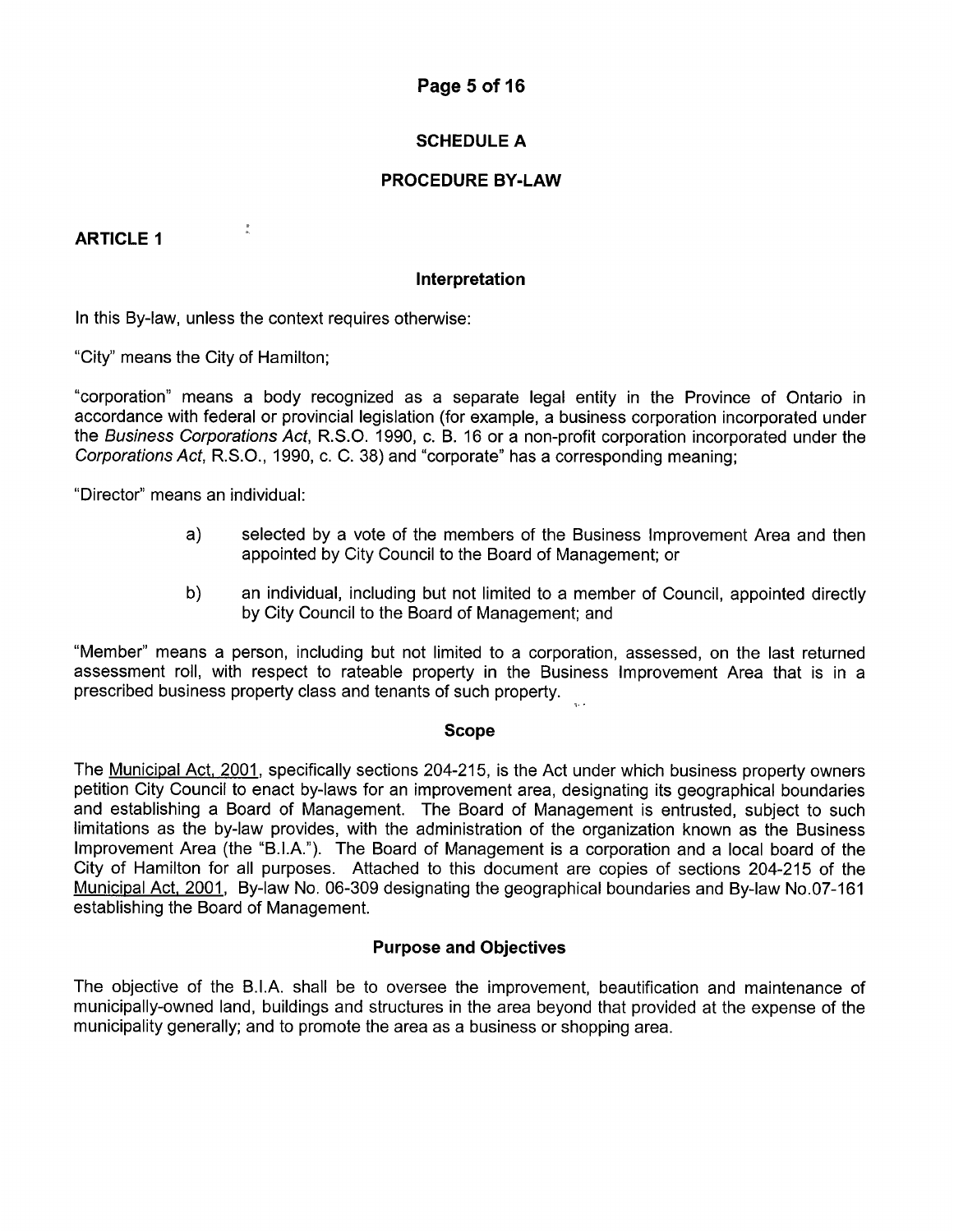## **ARTICLE 2**

### **General**

- **Section 1** In all instances, the B.I.A. shall operate in conformity with the provisions of the Municipal Act, 2001 and City by-laws.
- **Section 2** General guidelines, rules and regulations above and beyond those provided under the Municipal Act, 2001 may be set for the B.I.A., but such guidelines, rules or regulations shall never conflict with or frustrate the Act. This By-law is passed pursuant to subsection 3(a) of City of Hamilton By-law No. 07-161 which establishes the B.I.A. Board of Management and is intended to provide such further rules of procedure as are not specified in the Municipal Act, 2001 or City by-laws in order that the functions of the B.I.A. may be performed in as fair and democratic a manner as possible.

## **ARTICLE 3**

## **Eligibility for Membership**

Every person who is assessed with respect to property in a prescribed business property class within an area designated as a business improvement area, and tenants of such property, is a Member of the B.I.A. Each Member is entitled to one vote regardless of the number of properties that the Member may own or lease.

## **ARTICLE 4**

### **Board of Management**

- **Section 1** All Directors of the Board of Management are appointed by City Council.
	- a) The Board of Management shall consist of X [to be completed] Directors (a minimum of 3 Directors and a maximum of 20 Directors), selected by a vote of the Members of the BIA and then appointed as Directors by City Council. In addition, the Board of Management shall consist of the Councillor(s) of the Ward(s) in which the BIA is located, directly appointed as Directors by the City.
	- b) A quorum for conducting any meeting of the Board of Management shall consist of a majority of Directors not directly appointed by the City.
	- c) The Board of Management shall have the following Officers: Chair, Vice-Chair, Secretary, Treasurer, provided that the Secretary and the Treasurer may be the same Director. At the first meeting of the Board of Management, the Board shall, amongst themselves, elect the Officers.
- **Section 2** Vacancies

The seat of a Director of the Board becomes vacant when:

a) A Director is absent from Board of Management meetings for three (3) consecutive regular meetings without reasonable cause. Upon a Director failing to attend two (2) consecutive regular meetings without reasonable cause, the Board of Management shall send by prepaid mail, a notice to the Director advising that upon a third  $(3<sup>rd</sup>)$  failure to attend, the Board of Management shall recommend to the City that such Director be removed from the Board of Management.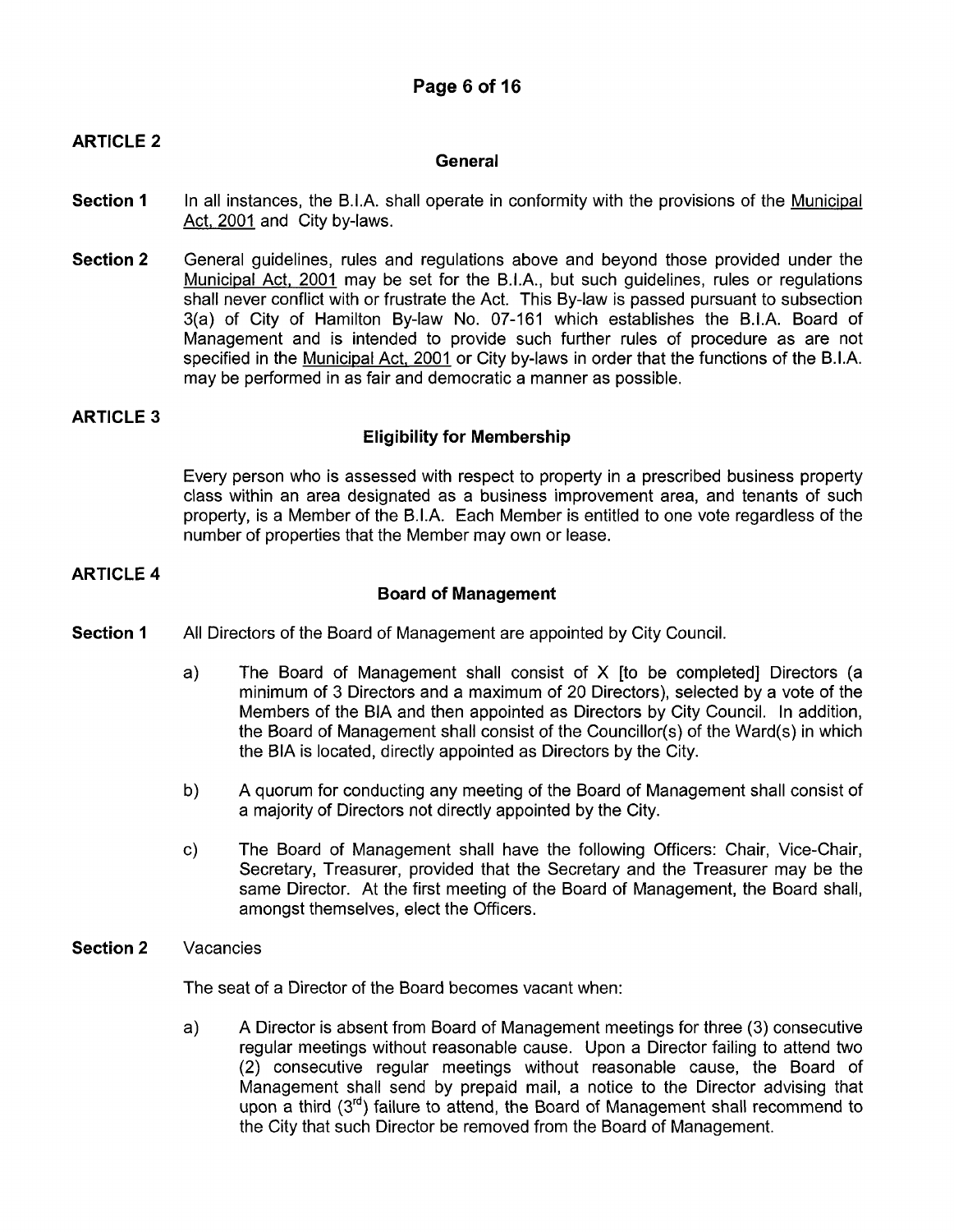b) A Director resigns in writing to the Board of Management with a copy of the letter copied to the Co-ordinator of Business Improvement Areas, Downtown Renewal Division, Planning and Economic Development Department.

ă.

### **Section 3** Appointment to the Board

In the event of a vacancy occurring on the Board of Management:

- a) The remaining Directors may nominate for the City's consideration and appointment an individual for Directorship to fill the vacancy for the remaining portion of the term of office.
- b) In the event that the remaining Directors no longer constitute a quorum, a meeting of the Members shall be called by the remaining Directors for the purpose of nominating an individual for Directorship for consideration and appointment by the City.
- c) The Board of Management shall notify the Co-ordinator of Business Improvement Areas, Downtown Renewal Division, Planning and Economic Development Department, as soon as any vacancy occurs and shall further notify him or her if and when a nomination is made by the remaining Directors or the Members for appointment to the Board of Management by the City.
- **Section 4** Term of Office

The Directors' term of office is the same term as the City Council but continues until their successors are appointed.

- **Section 5** Remuneration
	- a) The Directors shall receive no remuneration, either directly or indirectly, for services rendered as a Director, but may be reimbursed for out-of-pocket expenses incurred by them as a result of representing the B.I.A. at non-B.I.A. meetings, upon approval of the Board of Management.
	- b) The above requirement does not pertain to the contracting of services with a Director's business, by the Board of Management, in order for the Board to have the preference of purchasing its services from Members, provided business is shared fairly.
	- c) A Director who is in any way directly or indirectly interested in a contract or proposed contract with the B.I.A. shall disclose his or her interest to the Board. Unless otherwise provided by law, no such Director shall vote on any resolution to approve any such contract.

### **Section 6** Responsibilities of the Board of Management

The Board of Management shall: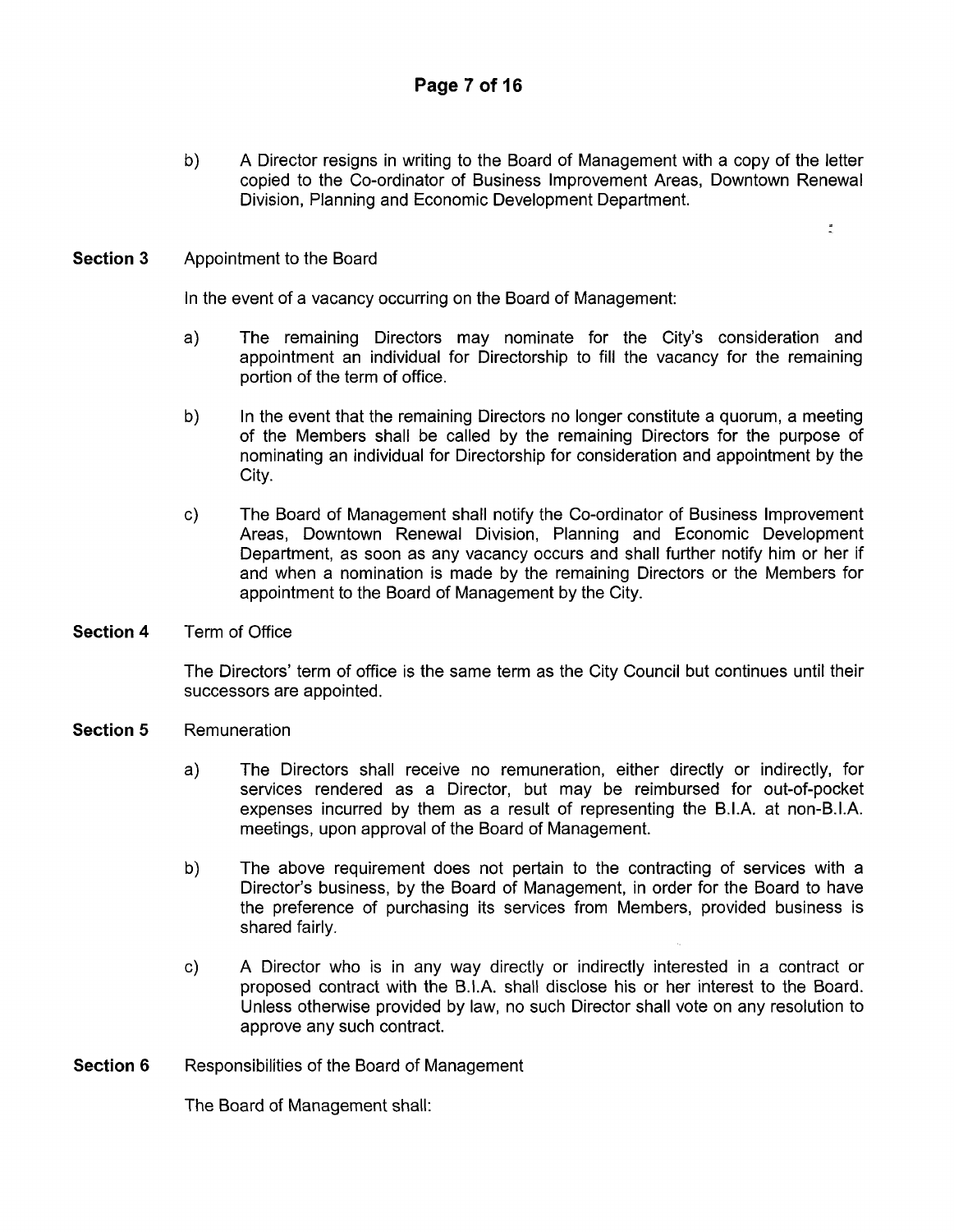- a) Notify the Co-ordinator of Business Improvement Areas, Downtown Renewal Division, Planning and Economic Development Department of those nominees for Directorship to the Board of Management proposed for appointment by the Members.
- b) Manage and supervise the affairs of the B.I.A.
- c) Maintain liaison with the City through the Co-ordinator of Business Improvement Areas, Downtown Renewal Division, Planning and Economic Development Department.
- d) On or before the twenty-eighth day of February in each year, submit its annual report for the preceding fiscal year to the City, including a complete financial statement of its affairs with balance sheet and revenue and expenditure statement, for auditing. And, on or before the thirtieth day of September in each year, after it has been audited, submit the annual report to City Council. This section is subject to requirements as set by the City from time to time, and shall mandate compliance with any notices from the City that require submitting the books and records of the B.I.A. to an auditor of their choosing and such deadlines as the City may require.
- e) On or before the thirty-first day of March in each year, submit its proposed budget for the fiscal year to the City after holding at least one meeting of the Members to discuss the proposed budget.
- Authorize all expenditures in accordance with the budget established for the current fiscal year as approved by City Council.  $f$
- g) Report to the B.I.A.'s Members on its actions affecting the administration, activities and policies of the B.I.A. at all Members' meetings.
- h) Designate a financial institution for the deposit of funds on behalf of the B.I.A.
- i) Determine the time and place of all B.I.A. meetings (except for committees) and have authority to call any special meetings it deems necessary.
- j) Notify the Co-ordinator of Business Improvement Areas, Downtown Renewal Division, Planning and Economic Development Department of all B.I.A. meetings. A representative of the City's staff shall be entitled to attend all meetings of the Board of Management, Committee meetings and all Members' meetings, called for the purpose of carrying on the business of the B.I.A.
- **k)** In the event that both the Chair and the Vice-Chair are unable to attend a B.I.A. scheduled meeting, a presiding Officer shall be selected from that meeting only by those Directors present, providing that there is a quorum of the Board of Management.
- **Section 7** Directors' and Officers' Duties

The duties of the Directors and Officers of the Board of Management are as follows: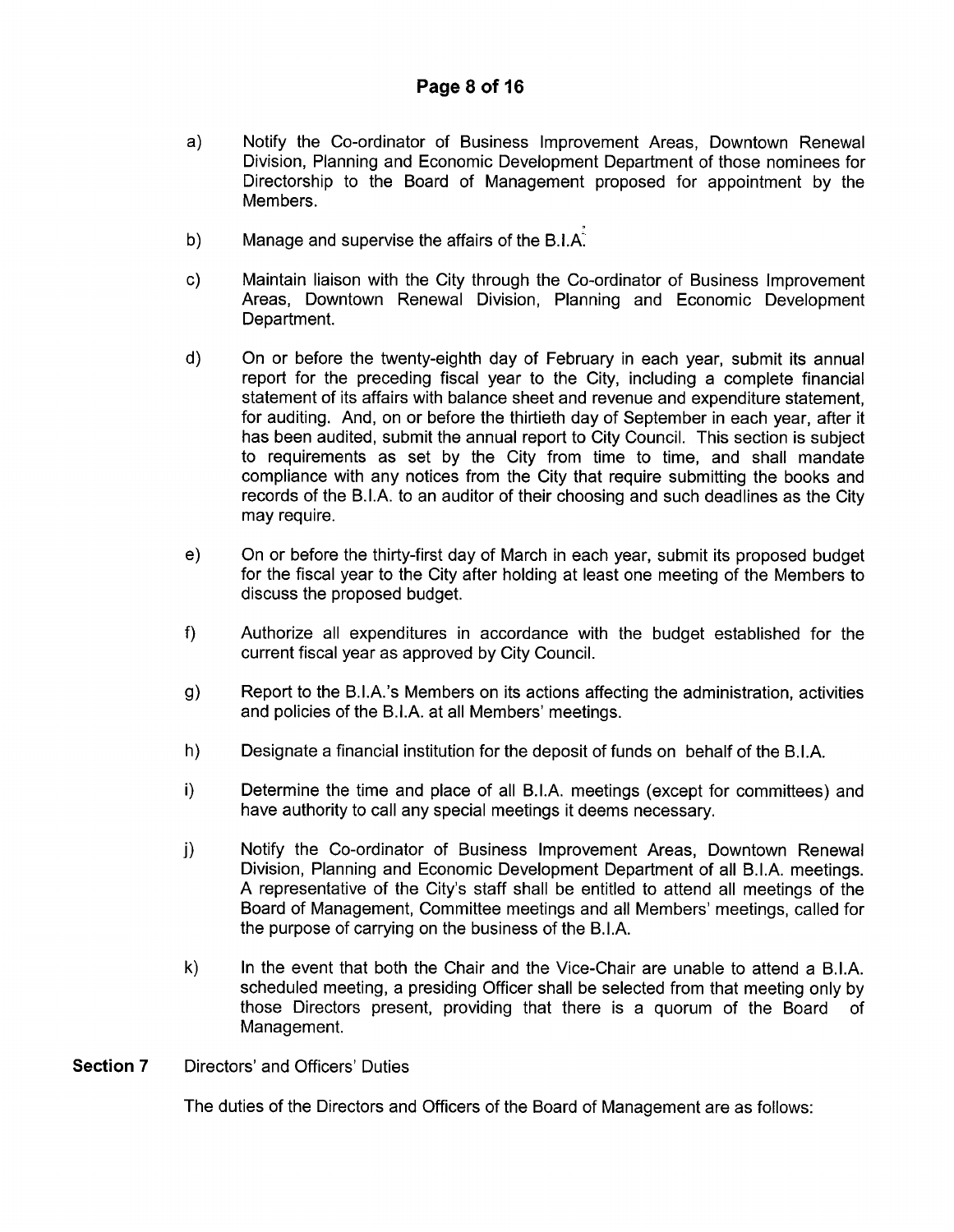- **Chair**  $a)$ 
	- 0 Shall be the Chief Executive Officer of the B.I.A. and the only spokesperson authorized to speak publicly for the B.I.A. unless another Director is expressly delegated with this responsibility with Board of Management approval.
	- ii) Shall preside over all meetings of the Board of Management and those of the Members, unless otherwise delegated.
	- iii) Shall be an ex-officio member of all committees.
	- iv) Shall be one of no fewer than two signing Officers for the B.I.A. contracts.
	- v) May be called upon to sign cheques.
- b) Vice-Chair
	- i) Shall exercise the duties of the Chair in the Chair's absence.
- c) **Secretary** 
	- i) Shall record the minutes of all proceedings, give all notices required to be given to Members, be custodian of all books, records, correspondence, contracts and other documents belonging to the Board of Management of the B.I.A. unless otherwise delegated subject to any requirements imposed by law.
- $\mathsf{d}$ **Treasurer** 
	- i) Shall receive and account for all monies of the B.I.A., keep on deposit at the B.I.A.'s bank all monies received, keep full and accurate accounts of receipts and disbursements; disburse all funds by cheque unless otherwise directed by the Board of Management.
	- ii) Shall submit an up-to-date statement of receipts and disbursements at each regularly scheduled Board of Management meeting. Upon approval by the Board of Management the statement will be attached to the minutes of the meeting at which they were approved.
	- iii) Shall provide to the Board of Management an annual financial report.
	- iv) Shall sign all cheques of the B.I.A.
- Directors of the Board of Management e)
	- i) May be asked to serve on a committee.
	- ii) Shall ensure that any committee, on which he or she is a member, acts within its mandate.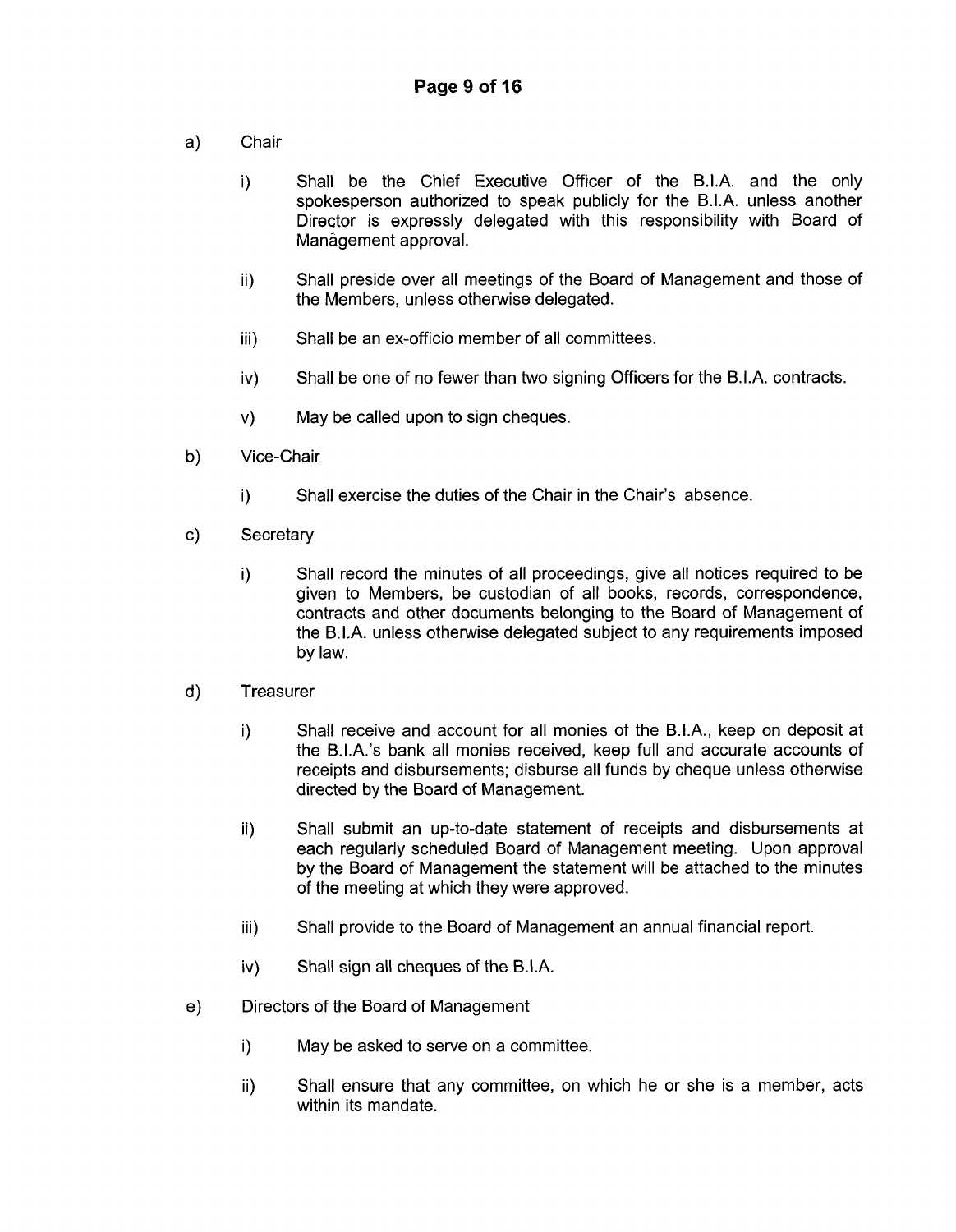- iii) Shall report to the Board of Management on the activities of the committees that he or she chairs.
- $iv)$  In the event that the chair of a committee is not a Director, and the chair of the committee does not wish to present the committee report himself or herself, a Director representing the committee shall be the committee spokesperson at the Board of Management meeting.
- **Section 8** Executive Committee

The Executive Committee, comprising the Chair, Vice-Chair, Secretary and Treasurer, shall have the authority to act for the Board of Management in the intervals between Board of Management meetings on such matters as may be necessary to conduct the business of the B.I.A. provided that:

- a) The Executive Committee may proceed on the basis of the majority of votes from the Board of Management obtained by a phone poll, provided that the Chair shall report on the Executive Committee's activities at the next full Board of Management meeting.
- b) A meeting of the Executive Committee shall be called by the Chair and a minimum of three members of the Executive Committee are required to be present for quorum.
- c) Minutes shall be taken at a meeting of the Executive Committee and attached to the minutes of the following Board of Management meeting.

## **ARTICLE 5**

 $\frac{1}{2}$ 

## **Committees** *of* **the Board** *of* **Management**

- **Section 1** Formation
	- a) All committees are established by the Board of Management and report only to the Board of Management.
	- b) All committees shall comprise no fewer than three (3) members. At least one shall be a Director of the Board of Management, other than the Chair, and at least two may be Members of the B.I.A. The chair of a committee shall be elected by the members of the committee from within their ranks.
	- c) The chair of a committee may be a Director. The Chair of the Board of Management shall not chair any committees.

### **Section 2** Functions

- a) All committees are responsible for investigating, preparing plans, and recommending actions to the Board of Management within their mandate.
- b) Committees shall not have the authority to enter into a contract on behalf of the B.I.A. or commit the B.I.A. to any financial obligation or liability.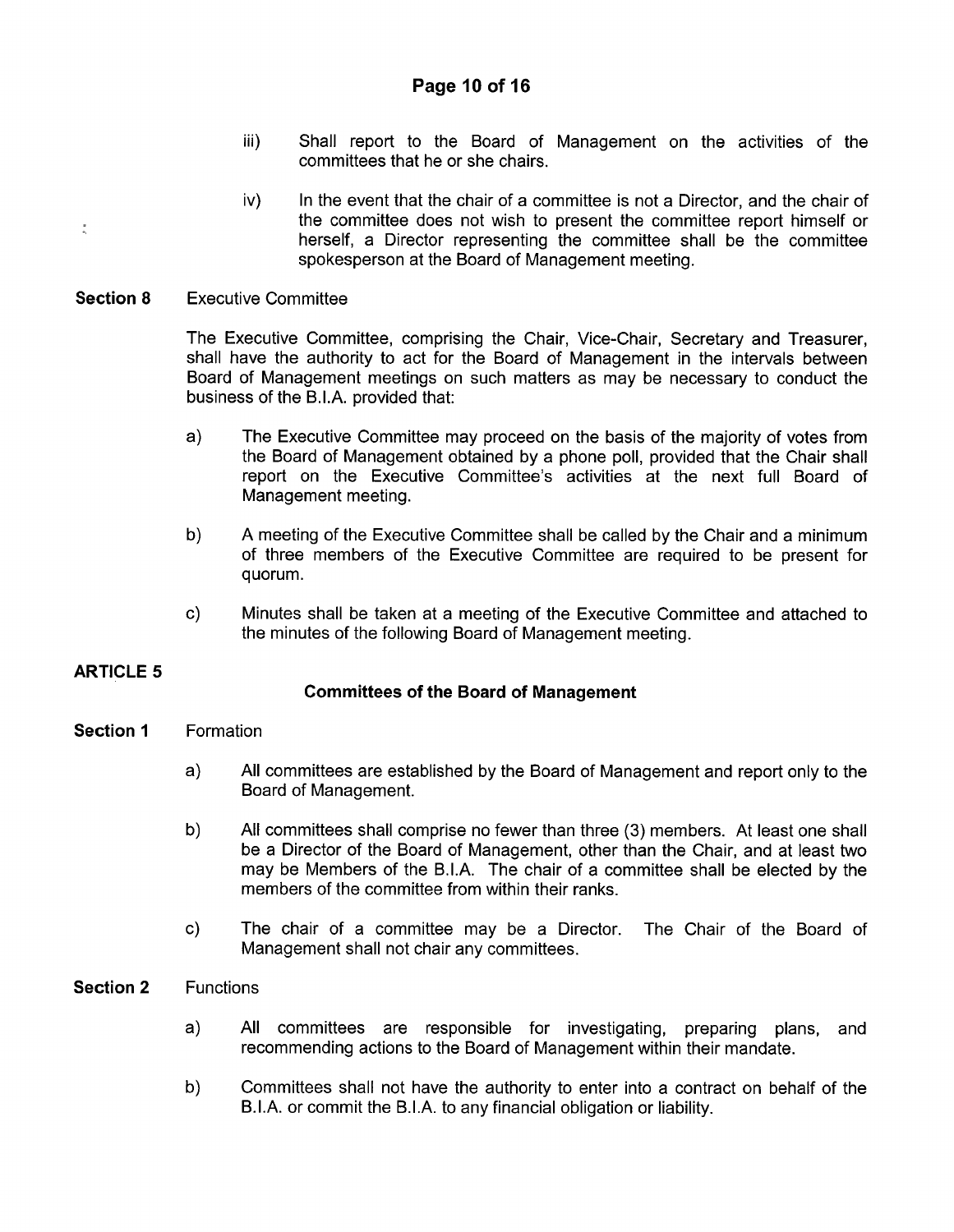## **Page I1 of 16**

c) Each committee shall report (preferably in writing) its activities to the Board of Management at each regularly scheduled Board of Management meeting, either by the chair of the committee or by a Director representing the committee. Any written report is to be attached to the minutes of the Board of Management meeting at which it was presented.

 $\frac{1}{2}$ 

## **ARTICLE 6**

### **Meetings of Members**

- **Section 1** General Meetings
	- a) There shall be at least one (1) general meeting in each calendar year.
	- b) Notice of all general Members' meetings shall be hand-delivered or sent by prepaid mail to each Member no less than fifteen (15) days prior to the meeting. The notice to be mailed to the address last provided by the Member to the Secretary or, where no address is provided, to the property address of the owner(s) indicated on the last municipal assessment roll.
	- c) Notice of the meeting shall include the formal agenda. New business may be received from the floor after the formal agenda has been completed.
	- d) All general Members' meetings properly called shall be held on the date and time for which they are called.
	- e) Quorum of a General Meeting consists of the majority of those Members present at the meeting duly called.
	- f) No error or accidental omission in giving notice of any meeting of Members shall invalidate such meeting or make void any proceedings taken at such meeting.
	- g) No error or omission in giving notice of any annual or special meeting or any adjourned meeting of the Members of the B.I.A. shall invalidate any resolution passed or any proceedings taken at any meetings of Members.
	- h) No omission to give any notice to any Member, Director or Officer, or the nonreceipt of any notice by any Member, Director or Officer, nor error in any notice not affecting the substance thereof shall invalidate any action taken at any meeting held pursuant to such notice or otherwise founded thereon.
- **Section 2** Special Meetings of the Members
	- a) The Board of Management has authority to call any special Members' meeting it deems necessary.
	- b) Upon written petition by the lesser of 20% or twenty-five (25) Members of the B.I.A. stating a cause or concern, which shall be considered as the agenda of the meeting, the Board of Management shall call a special meeting to deal with the cause or concern in question within thirty (30) days of receipt of the petition by the Secretary of the Board of Management.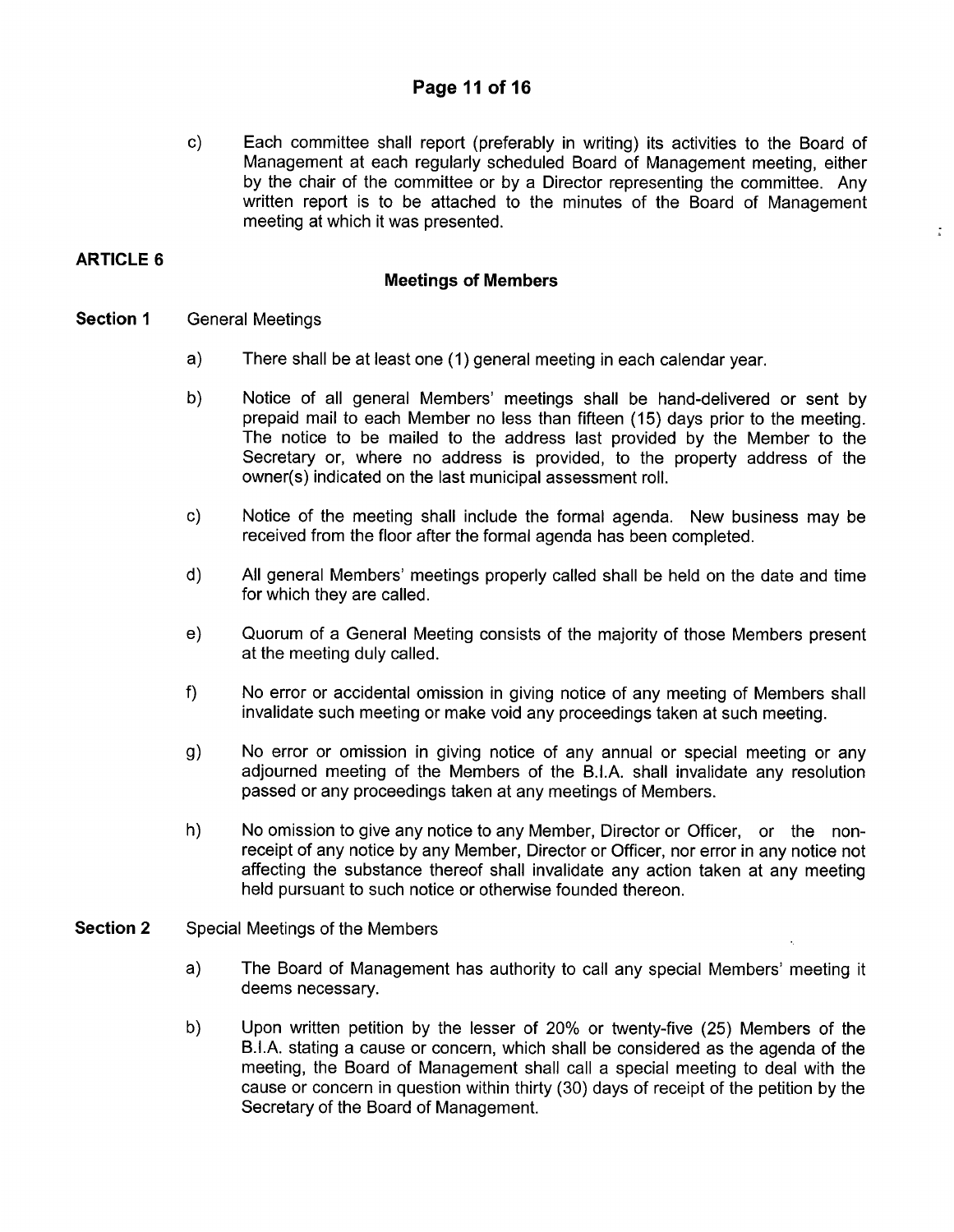## **ARTICLE 7**

## **Meetings of the Board of Management and its Committees**

- **Section 1** Board of Management Meetings
	- The Board of Management shall regularly meet to conduct the business of the  $a)$ Board, no less than X [to be completed] times per year, as established by the The Secretary shall notify all Directors of the date and time of each meeting at least X [to be completed] days in advance. Notwithstanding the foregoing, in the event of a special meeting of the Directors, the Secretary shall provide such notice as is reasonable in the circumstances.
	- b) **At** regularly scheduled Board of Management meetings, any Member may attend, ask to be recognized by the Board of Management's Chair and speak on any items on the agenda or request new business to be placed on a future agenda. However, they shall not vote on any items on the agenda.
	- $\mathsf{c})$ Upon written petition of any four **(4)** Directors, stating a cause or concern, which shall be considered as the agenda of the meeting, the Chair shall call a Board of Management meeting, to deal with the cause or concern in question within fifteen (15) days of reception of the petition by the Secretary of the Board of Management.
	- The Board of Management may limit the time for deputations or presentations prior d) to the commencement of any meeting.
	- No error or accidental omission in giving notice of any meeting of Directors shall e) invalidate such meeting or make void any proceedings taken at such meeting.
	- $f$ No omission to give any notice to any Member, Director or Officer, nor error in any notice not affecting the substance thereof shall invalidate any action taken at any meeting held pursuant to such notice or otherwise founded thereon.
	- $\mathsf{q}$ If all Directors of the Board of Management consent, a meeting of Directors may be held by means of such telephone, electronic or other communication facilities as permit all persons participating in the meeting to communicate with each other simultaneously and instantaneously and a Director participating in such a meeting by such means is deemed to be present at the meeting.
	- h) **A** resolution in writing, signed by all the Directors entitled to vote on that resolution at a meeting of Directors or committee of Directors, is as valid as if it has been passed at a meeting of Directors or committee of Directors. **A** copy of every such resolution shall be kept with the minutes of the proceedings of the Directors or committee of Directors.

## **Section 2** Committee Meetings

a) **A** committee shall meet as often as its members deem necessary to perform the committee's mandate.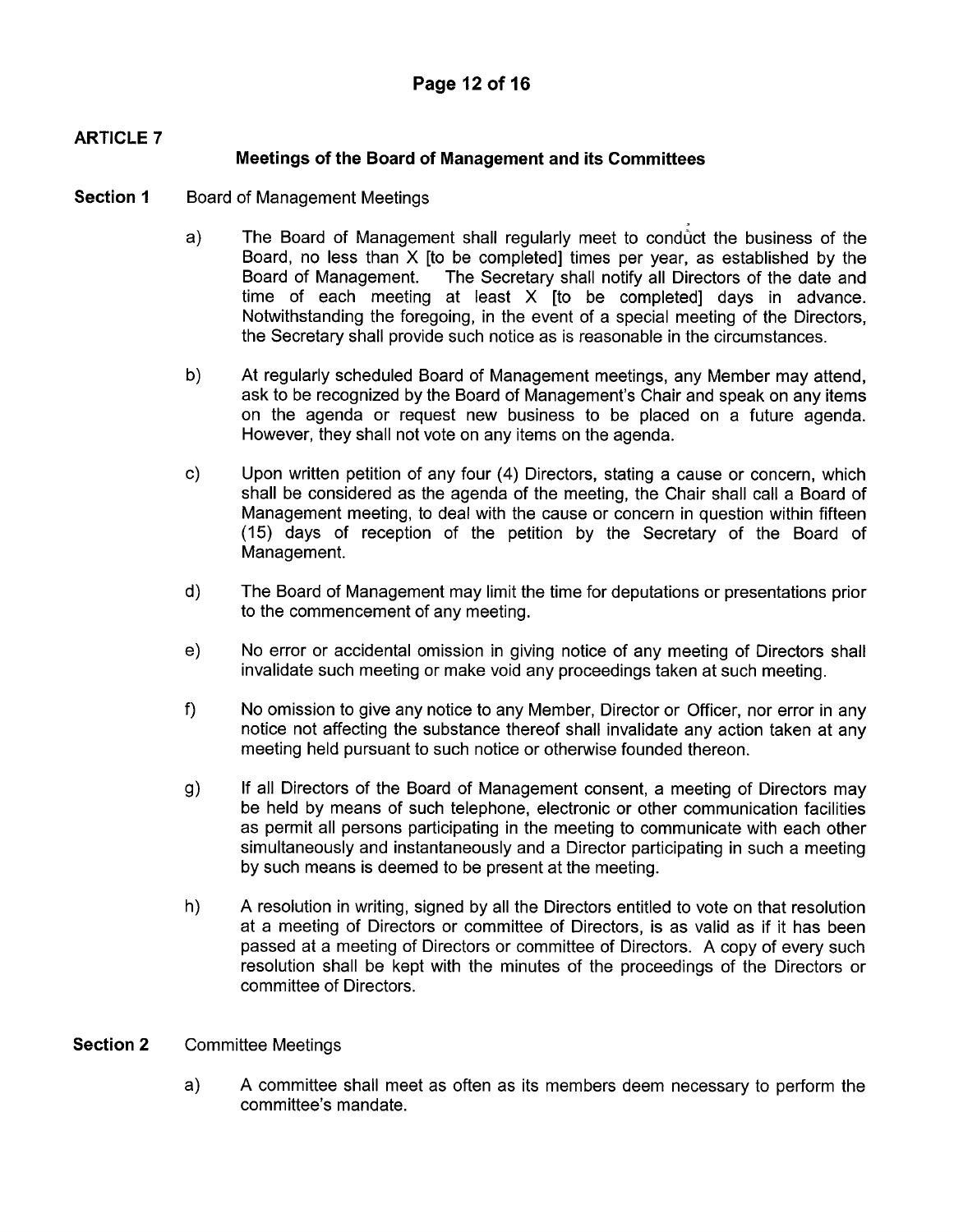- b) A committee shall establish a time and place suitable to the majority of its members for the holding of its regular meetings.
- c) A committee shall keep accurate records of its activities, including minutes, attendance list and agendas, or may report orally to the Board of Management on these matters to be recorded by the Secretary in the minutes. These documents to be attached to the minutes of the Board of Management meeting at which they are presented.

,

## **ARTICLE 8**

## **Annual Budget**

- **Section 1** An annual budget prepared by the Board of Management shall be presented at a Members' meeting called for this purpose for review and input from the Members.
- **Section 2** A copy of the proposed budget must be included with notice of a budget meeting if available and if not shall be available at the Members' meeting.
- **Section 3** After adoption of the annual budget by the Board of Management, the proposed budget shall be submitted to the City for approval.
- **Section 4** The allocation of funds may be made by the Board of Management in accordance with the budget upon approval by the City.

## **ARTICLE 9**

## **General Expenditures**

**Section 1** All monies spent from the B.I.A. account, shall be within the budgeted provisions and spent only for the benefit of the B.I.A. Members' businesses. Nothing precludes a spent only for the benefit of the B.I.A. Members' businesses. Member from donating their own funds to increase the value of improvements carried out in the vicinity of their business provided the proposed donation is included in the budget or revised budget for the project approved by Council.

## **ARTICLE 10**

## **Rules of Order**

**Section 1** In the absence of rules in this By-law, the proceedings of the B.I.A. shall be in accordance with the Municipal Act, 2001 and shall be conducted as set out in Bourinot's Rules of Order.

**ARTICLE 11** 

## **Banking**

- **Section 1** The designation of a financial institution for the deposit of funds on behalf of the B.I.A., is the responsibility of the Board of Management.
- **Section 2** The disbursement of funds shall be by cheque unless otherwise provided by the Board of Management.
- **Section 3** All cheques shall bear two (2) signatures, one (1) of which shall be that of the Treasurer and one (1) of either the Chair, the Vice-Chair or the Secretary.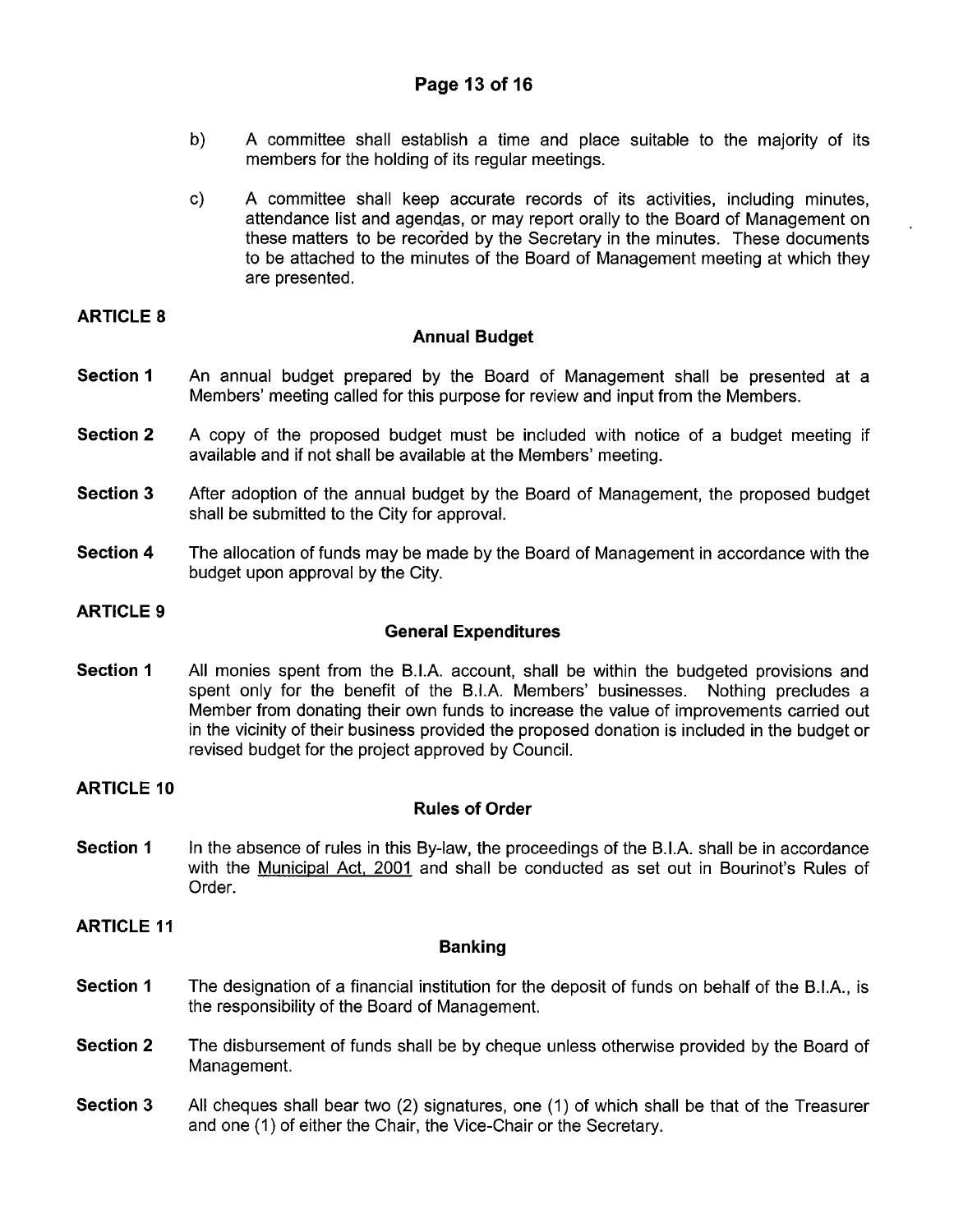### **ARTICLE 12**

### **Contracts**

- **Section 1**  All B.I.A. contracts are the responsibility of the Board of Management.
- **Section 2**  To enter into a contract, a resolution thereof approved by the Board of Management shall be required to be entered in the minutes of a Board of Management meeting and a copy of the contract is to be attached to the minutes of that meeting.
- **Section 3** Once approved, a contract shall bear two (2) B.I.A. official signatures, one (1) of which shall be the Chair of the Board of Management and one (1) of either the Vice-Chair, the Secretary or the Treasurer of the Board of Management.

### **ARTICLE 13**

### **Proxy Voting**

- **Section 1** There shall be no proxy voting of any kind at meetings of the Board of Management or any committees established by the Board of Management.
- **Section 2** There shall be no proxy voting of any kind at Members' meetings, including voting at the Annual General Meeting in a City Council's election year for the purpose of providing the City with the opinion of the B.I.A. on Council's appointment of Directors to the Board Management, except a corporate Member may nominate, in writing by letter delivered to the Secretary of the Board of Management at least fifteen (1 *5)* days before the date set for a vote, one individual to vote on its behalf. Such a nomination shall be effective on the date it is received and shall continue to be effective until it is replaced or revoked by a further letter received by the Secretary of the Board of Management.

### **ARTICLE 14**

### **Elections**

- **Section 1** The Board of Management shall conduct elections for Directors on the Board of Management as part of the Annual General Meeting in a City Council election year for the purpose of providing City Council with the opinion of the B.I.A. on Council's appointment of Directors to the Board of Management.
- **Section 2** The Board of Management shall appoint a "nominating committee" forty-five (45) days before the date set for the elections of the Board of Management.
- **Section 3** The nominating committee shall submit to the Board of Management a list of at least X [to be completed] candidates thirty-five (35) days before the date set for the elections of the Board of Management.
- **Section 4** The Board of Management shall distribute to all Members thirty (30) days before the date set for the elections, a list of candidates submitted by the nominating committee.
- **Section 5** Any three (3) Members or more may nominate a candidate or candidates in writing to the Secretary of the Board of Management. Any nomination shall be delivered to the Secretary at least twenty (20) days prior to the date of the election to be included in the list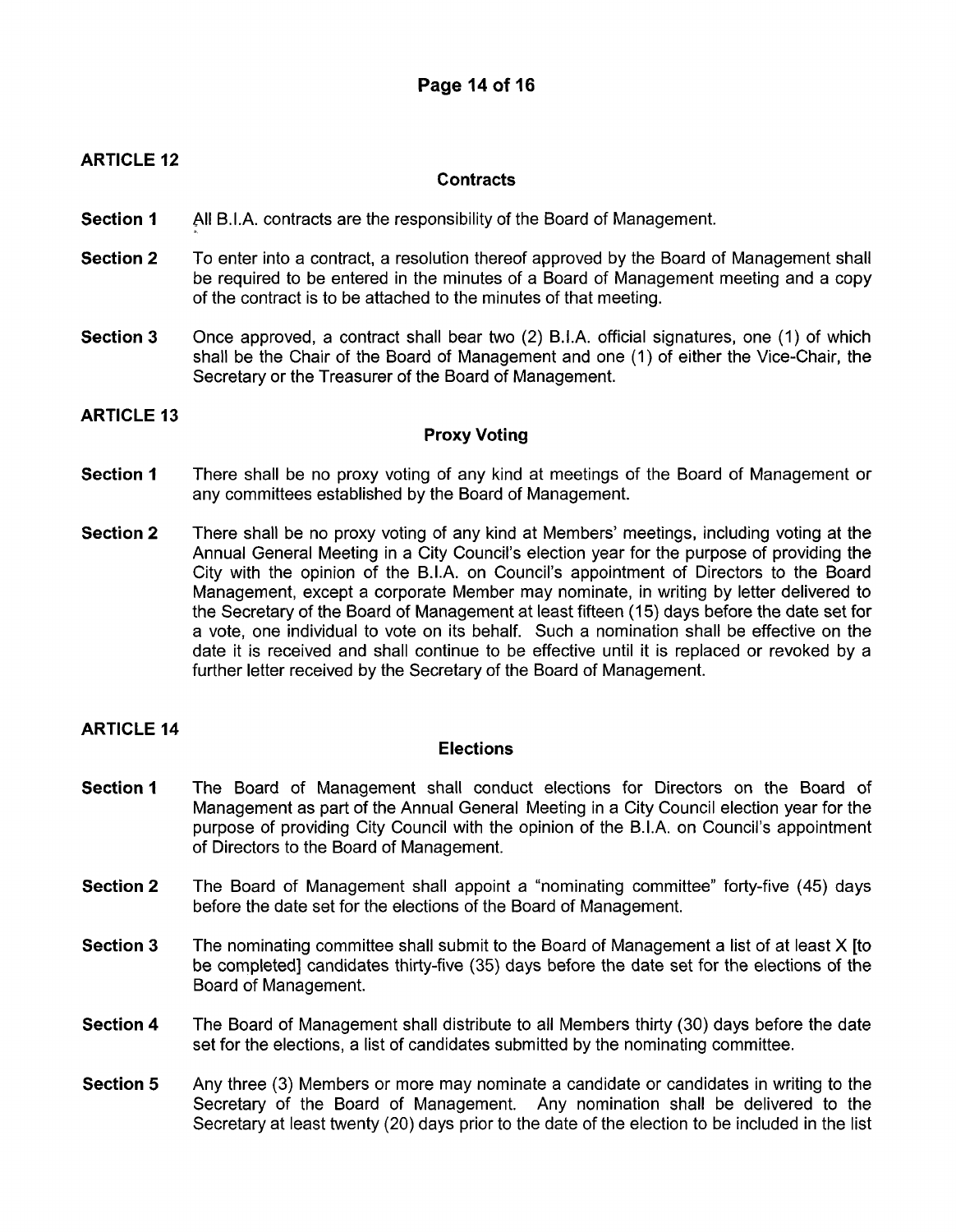of nominations. Notwithstanding the foregoing, nominations can be made at the commencement of the meeting set for the elections from the floor.

- **Section 6** All nominations shall bear:
	- a) The name of the individual nominated and the business or property they own or represent.
	- b) The signature of the nominee.
- **Section 7** The Board of Management shall distribute to all Members at least fifteen (15) days before the date set for the elections:
	- a) The date of the General Meeting at which the elections will be held.
	- b) The list of all nominations received by the Secretary from the Board of Management and Members at least 20 days prior to the date set for the election.
	- c) A copy of this By-law.
- **Section 8** Voting shall follow the following procedure:
	- a) Voting shall take place at a place and time designated by the Board of Management.
	- b) Each Member may cast one (1) vote.
	- c) After the poll closes the sealed ballots are to be delivered to three (3) scrutineers appointed by the Board of Management.
	- d) A candidate has the right to appoint a representative to be present during the counting of the ballots.
	- e) The scrutineers shall count all ballots on election day and post the results at a place designated by the Board of Management.
	- If two or more candidates who cannot both or all be elected have received the same number of votes, one scrutineer shall choose, in the presence of the other two scrutineers, the successful candidate or candidates by lot. f)
	- g) All ballots shall be kept securely for thirty (30) days following the election. If no challenges are registered with the Secretary of the Board of Management the ballots shall be destroyed with approval of the Board of Management.
- **Section 9** a) The list of elected nominees for the Board of Management chosen at the Annual General Meeting shall be forwarded to the City for consideration in appointing the new Directors of the Board of Management.
	- b) The newly appointed Board of Management shall assume their responsibilities in accordance with their appointment by City Council. The previous Board of